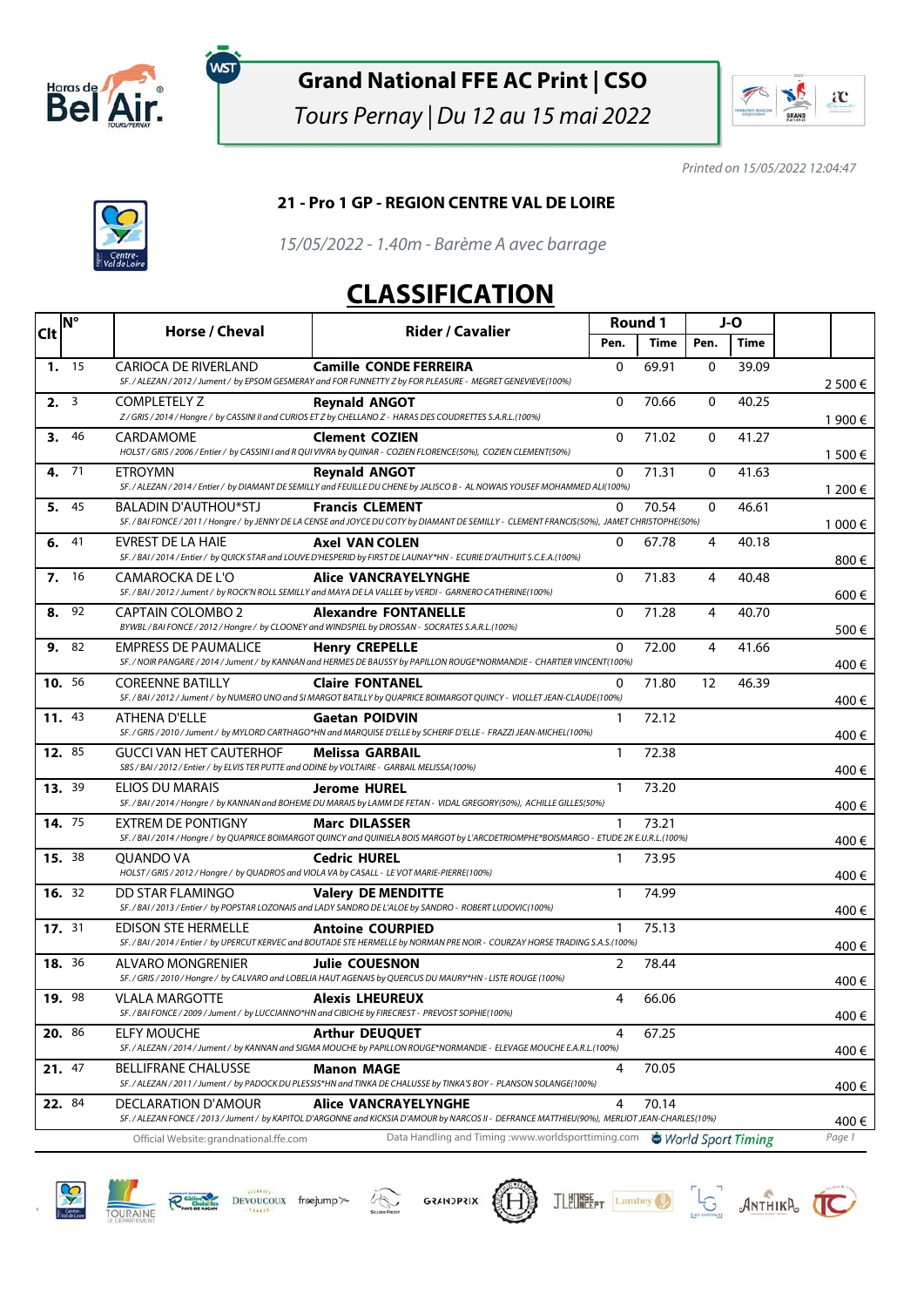# **CLASSIFICATION**

| <b>Clt</b>    | <b>N°</b> | Horse / Cheval                                                                                                      | <b>Rider / Cavalier</b>                                                                                                                                                          | Round 1 |       | J-O  |             |      |
|---------------|-----------|---------------------------------------------------------------------------------------------------------------------|----------------------------------------------------------------------------------------------------------------------------------------------------------------------------------|---------|-------|------|-------------|------|
|               |           |                                                                                                                     |                                                                                                                                                                                  | Pen.    | Time  | Pen. | <b>Time</b> |      |
| 23. 87        |           | <b>ECSTASY DE JARSAY</b>                                                                                            | <b>Pierre IMBERT</b><br>SF. / BAI / 2014 / Jument / by L'ARCDETRIOMPHE*BOISMARGO and OPHELIE DU MURIER by DESIR DU CHATEAU - LIMOUSIN SERGE(100%)                                | 4       | 70.29 |      |             | 400€ |
| 24. 8         |           | CHERI LADY                                                                                                          | <b>Pauline GUIGNERY</b><br>SF. / BAI PIE / 2012 / Jument / by QUAPRICE BOIMARGOT QUINCY and UBAYE DE LA ROQUE by LIMBO - ECURIE PAULINE GUIGNERY E.A.R.L.(100%)                  | 4       | 70.44 |      |             |      |
| 25. 66        |           | J.                                                                                                                  | <b>Jules ORSOLINI</b><br>KWPN / NOIR MELANGE / 2014 / Entier / by MONTENDER and CAIGRADE by MR BLUE - MIET VALERIE(100%)                                                         | 4       | 70.97 |      |             |      |
| 26. 49        |           | <b>HURBIE</b>                                                                                                       | <b>Rose DE BALANDA</b><br>KWPN / BAI / 2012 / Hongre / by TOULON and DAUPHINE by COCONUT GROVE - BE HORSE S.A.S., 4%), LES ECURIES DE LA GEOLE S.A.R.L., 6%)                     | 4       | 71.13 |      |             |      |
| 27. 95        |           | AMAZONE DU MOTET                                                                                                    | <b>Pascal GIBOULET</b><br>SF. / BAI / 2010 / Jument / by OPIUM DE COQUERIE*ALIA and OPALE DU GOAREM by DOLLAR DU MURIER - GIBOULET PASCAL(100%)                                  | 4       | 71.50 |      |             |      |
| 27. 52        |           | TORNADO DU DORAL*IFCE                                                                                               | <b>Jean Noel BATLE</b><br>SFA / BAI FONCE / 2007 / Hongre / by LUCCIANNO*HN and NESPAS by DAGUET DU ROCHAU - DU CHEVAL ET DE L'EQUITATION INSTITUT FRANCAIS(100%)                | 4       | 71.50 |      |             |      |
| 29. 54        |           | DIABLOTINE JUMP                                                                                                     | <b>Loic GLOAGUEN</b><br>SF. / ALEZAN BRULE / 2013 / Jument / by VIVALDI DU SEIGNEUR and GRANICIA by GRAND CRU - PIERRET CLAUDE(100%)                                             | 4       | 71.62 |      |             |      |
| <b>30.</b> 24 |           | DARKO DE LA BRESSE<br>SF. / BAI / 2013 / Entier / by KANNAN and MABELLE DE MESSIA by GROOM IV - LISTE ROUGE (100%)  | <b>Alexandre FONTANELLE</b>                                                                                                                                                      | 4       | 71.68 |      |             |      |
| 31.9          |           | DONE'DI AMORE                                                                                                       | <b>Axel VAN COLEN</b><br>SF. / NOIR PANGARE / 2013 / Entier / by L'ARCDETRIOMPHE*BOISMARGO and QARLA DU PLESSIS by DAMIRO L - ECURIE D'AUTHUIT S.C.E.A.(75%), MEUNIER LAURENCE(2 | 4       | 71.69 |      |             |      |
| 32. 68        |           | AREZZO DE RIVERLAND*IFCE                                                                                            | <b>Francois FONTAINE</b><br>SF. / BAI / 2010 / Hongre / by LUX Z and MISSRAZZIA DE KERSER by CHAPMAN ROUGE - DU CHEVAL ET DE L'EQUITATION INSTITUT FRANCAIS(100%)                | 4       | 71.75 |      |             |      |
| 33. 48        |           | MONTJEU D'ASSCHAUT                                                                                                  | <b>Vincent HAMEL</b><br>BWP / BAI / 2012 / Entier / by NUMERO UNO and GWENDOLYNA VAN'T ASSCHAUT by VIGO D'ARSOUILLES - BOUTON S.A.R.L.(100%)                                     | 5       | 72.22 |      |             |      |
| <b>34.</b> 25 |           | ENCHANTELEUR D'AUROIS                                                                                               | <b>Brice BRASSART</b><br>SF. / BAI FONCE / 2014 / Entier / by QLASSIC BOIS MARGOT and KARINA DE MUSSY by CRYSTAL DIAMONDS - MAURY JEAN-PHILIPPE(50%), LISTE ROUGE Y(50%)         | 5       | 72.41 |      |             |      |
| 35. 12        |           | DEMOISELLE DE TERLONG                                                                                               | <b>Alexis LHEUREUX</b><br>SF. / BAI / 2013 / Jument / by KANNAN and SONATE DE TERLONG by CARDERO*CHAMPSELYSEESBOIS - MANTEN SENOCQ EDITH(100%)                                   | 5       | 72.78 |      |             |      |
| 36. 74        |           | DIOR Z<br>Z/BAI/2013/Entier/ by DIAMANT DE SEMILLY and COMTESSE Z by CHELLANO Z - LISTE ROUGE (100%)                | <b>Cedric HUREL</b>                                                                                                                                                              | 5       | 73.18 |      |             |      |
| 37. 44        |           | SPRINTER DU DORSET*MILI                                                                                             | <b>Benjamin COURTAT ADC</b><br>SFA / ALEZAN / 2006 / Hongre / by ALLEGRETO and EUREKA DE MALTOT by VOLTIGEUR DU BOIS - MINISTERE DE LA DEFENSE (100%)                            | 5       | 73.52 |      |             |      |
| <b>38.</b> 35 |           | ANTIGUA DE NANTUEL                                                                                                  | <b>Robin LE SQUEREN</b><br>SF. / BAI / 2010 / Jument / by UNTOUCHABLE M and IFRANE DE CHALUSSE by APACHE D'ADRIERS - FMB S.A.R.L.(50%), EQUOP VENTURES S.A.S.(50%)               | 5       | 73.84 |      |             |      |
| <b>39.</b> 34 |           | EIFFEL DE BACON                                                                                                     | <b>Laura RAYJASSE</b><br>SF. / BAI / 2014 / Hongre / by L'ARCDETRIOMPHE*BOISMARGO and JOLIE DE B'NEVILLE by ALLEGRETO - CHATEAU BACON E.A.R.L.(100%)                             | 5       | 73.89 |      |             |      |
| 40. 64        |           | EFFIXE DU MELNIRE                                                                                                   | Jean Francois FILATRIAU<br>SF. / BAI FONCE / 2014 / Hongre / by VAGABOND DE LA POMME and MAGICIENNE DU MELNIRE by SHOGOUN II - RENIMEL LOIC(100%)                                | 5       | 74.40 |      |             |      |
| <b>41.</b> 2  |           | DARCO DE PADOUE                                                                                                     | <b>Cedric ANGOT</b><br>SF. / ALEZAN / 2013 / Hongre / by MYLORD CARTHAGO*HN and MELIE DE PADOUE by ESPOIR BRECEEN - DU HARAS DE REUX S.C. (100%)                                 | 5       | 75.33 |      |             |      |
| 42. 62        |           | ARGELES DU BREUIL<br>SF. / ALEZAN / 2010 / Hongre / by JARNAC and NAIKA DE PREUILLY by CALVARO - LISTE ROUGE (100%) | <b>Franck HASLE</b>                                                                                                                                                              | 6       | 76.71 |      |             |      |
| 43. 73        |           | SACRAMENTO VH BONTEHOF Z Jerome HUREL                                                                               | Z/NOIR/2013/Hongre/ by SANDRO BOY and ZARZUELA LEUZE Z by ZANDOR Z - AR TROPIG S.A.R.L.(100%)                                                                                    | 6       | 77.45 |      |             |      |
| 44. 42        |           | DANAE DE VAINS                                                                                                      | <b>Youri TROTEREAU</b><br>SF. / BAI FONCE / 2013 / Jument / by CORLAND and OBLIGEE DE VAINS by ALLEGRETO - HARAS DU FOUGERAY S.C.E.A.(100%)                                      | 8       | 67.36 |      |             |      |
| 45. 27        |           | ATINA DU TERTRE                                                                                                     | <b>Mathieu BOURDON</b><br>SF. / BAI / 2010 / Jument / by KANNAN and KASSANDRE ERGER*VAL'ID by C INDOCTRO - BOURDON ALAIN(1%), BOURDON MATHIEU(99%)                               | 8       | 68.16 |      |             |      |
| <b>46.</b> 96 |           | CARBINA<br>$1111 -$                                                                                                 | <b>Maelle NOIZAT</b>                                                                                                                                                             | 8       | 70.07 |      |             |      |
| 46. 18        |           | ONLY ONE VAN DE FRUITKORF<br>BWP/BAI/2014/Jument/ by ANDIAMO and CLINTINE WP Z by CLINTON - LISTE ROUGE (100%)      | <b>Arthur DEUQUET</b>                                                                                                                                                            | 8       | 70.07 |      |             |      |
| 48. 13        |           | <b>CYRHUS PARADISE</b>                                                                                              | <b>Gaetan POIDVIN</b><br>SF./ALEZAN/2012/Entier/ by UGOBAK DES BALEINES and BLIDA III by RICHARD - ROUXEL VIANNEY(100%)                                                          | 8       | 70.09 |      |             |      |
| 49. 70        |           | <b>CHIC OF ARANKA</b>                                                                                               | <b>Cedric ANGOT</b><br>SF. / NOIR PANGARE / 2012 / Entier / by DIAMANT DE SEMILLY and ARANKA by CRUISING - DEVULDER ANTOINE(100%)                                                | 8       | 70.66 |      |             |      |
| 50. 83        |           | AIR FORCE GEM                                                                                                       | <b>Camille CONDE FERREIRA</b><br>SF./BAI/2010/Hongre/by ROYAL FEU and GEKAS DES FORETS by LETOT DE SEMILLY - MEGRET GENEVIEVE(100%)                                              | 8       | 70.77 |      |             |      |

Official Website:grandnational.ffe.com Data Handling and Timing :www.worldsporttiming.com World Sport Timing Page 2













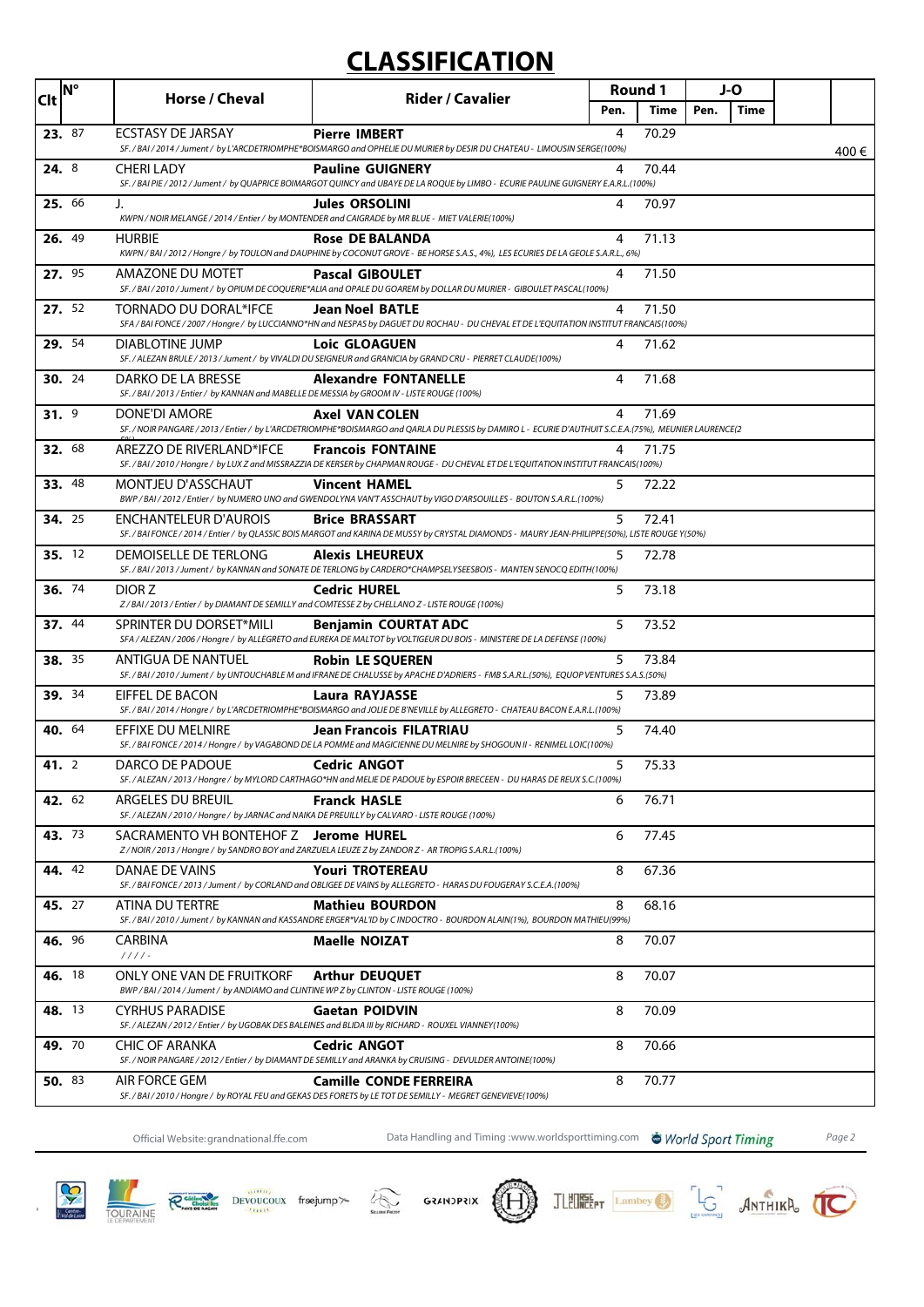

(WST

Tours Pernay | Du 12 au 15 mai 2022



Printed on 15/05/2022 12:04:47

## **CLASSIFICATION**

| <b>Clt</b> | <b>IN°</b>    | Horse / Cheval                                                                                                          | <b>Rider / Cavalier</b>                                                                                                                                             | <b>Round 1</b> |       | J-O  |                    |        |
|------------|---------------|-------------------------------------------------------------------------------------------------------------------------|---------------------------------------------------------------------------------------------------------------------------------------------------------------------|----------------|-------|------|--------------------|--------|
|            |               |                                                                                                                         |                                                                                                                                                                     | Pen.           | Time  | Pen. | <b>Time</b>        |        |
|            | 51. 29        | <b>COPAIN DE TIVOLI</b>                                                                                                 | <b>Balthazar GROENE</b><br>SF. / BAI / 2012 / Entier / by DOLLAR DELA PIERRE and QUASSIOPEE DE TIVOLI by HELIOS DE LA COUR II - LISTE ROUGE (100%)                  | 8              | 71.74 |      |                    |        |
|            | 52. 57        | <b>BERLINE CECE</b>                                                                                                     | Regis VILLAIN<br>SF. / BAI / 2011 / Jument / by USTINOV and NAPKINE by QUOUGLOF ROUGE - ECURIE DE LA POINTE E.U.R.L.(100%)                                          | 9              | 72.05 |      |                    |        |
|            | 53. 23        | DEXTER DE LA BRESSE                                                                                                     | <b>Matteo LAQUET</b><br>AES / BAI/2013 / Entier / by CATALI VD TEERLINGHOEVE and OUNA DE LA BRESSE by CINQ SOUS II - FONTANELLE RAYMOND(100%)                       | 9              | 72.99 |      |                    |        |
|            | 54.1          | <b>CRAMBERRIES</b>                                                                                                      | Alexia DEVEAUTOUR<br>SF. / ALEZAN / 2012 / Jument / by LE TOT DE SEMILLY and MEMOIRE DE NORMANDIE by VERDI - HATCHOUEL GAUCHER ELISABETH(100%)                      | 9              | 73.32 |      |                    |        |
|            | 55. 5         | ELEKTRA DU VAL HENRY                                                                                                    | <b>Jerome HUREL</b><br>SF. / ALEZAN / 2014 / Jument / by PRESIDENT and QUINOA DE LA BARRE by DIAMANT DE SEMILLY - AR TROPIG S.A.R.L.(100%)                          | 9              | 73.39 |      |                    |        |
|            | 56. 22        | <b>BLUE BOY DE LA CENSE</b>                                                                                             | <b>Jeanne HIREL</b><br>SF. / BAI / 2011 / Entier / by MESSIRE ARDENT and INFANTE DES CHENES by PAPILLON ROUGE*NORMANDIE - HIREL S.C.E.A.(100%)                      | 9              | 73.41 |      |                    |        |
|            | 57. 101       | <b>GLOBAL EASTER SNOW</b>                                                                                               | <b>Maxence DUBOIS</b><br>ISH / GRIS / 2014 / Hongre / by KILTEALY SILVER and ASH by SALSE - SOLTYS BARBARA(50%), LISTE ROUGE E(50%)                                 | 9              | 73.43 |      |                    |        |
|            | 58. 99        | <b>CYCNOS D'HELBY</b>                                                                                                   | <b>Noemie GAL</b><br>SF. / ALEZAN / 2012 / Entier / by JAVELOT D'HELBY and RAPIDE D'HELBY by FOR PLEASURE - ECURIE BILLOT S.C.E.A.(50%), BATAILLER SERGE(50%)       | 9              | 74.47 |      |                    |        |
|            | 59. 61        | <b>VIP DE CLEUDRAIN</b>                                                                                                 | <b>Jeanne HIREL</b><br>SF. / ALEZAN PIE / 2009 / Entier / by TINKA'S BOY and RUBY DE CLEUDRAIN by CABDULA DU TILLARD - HIREL S.C.E.A.(100%)                         | 9              | 74.97 |      |                    |        |
|            | 60. 14        | Е.                                                                                                                      | <b>Henry CREPELLE</b><br>KWPN / BAI / 2009 / Entier / by BALOUBET DU ROUET and VULORA by HEARTBREAKER - LISTE ROUGE (100%)                                          | 9              | 75.59 |      |                    |        |
|            | 61. 40        | <b>EMINEM DES CELTES</b><br>SF./ALEZAN/2014/Entier/ by TODT UN PRINCE and COCA Z by CUMANO - LISTE ROUGE (100%)         | <b>Alice VANCRAYELYNGHE</b>                                                                                                                                         | 10             | 76.23 |      |                    |        |
|            | <b>62.</b> 33 | <b>MEZOETJE</b>                                                                                                         | <b>Jade LADERACH</b><br>BWP / GRIS / 2012 / Jument / by THUNDER VAN DE ZUUTHOEVE and RILANA VAN DE KAPEL by GLADSTONE - LADERACH JADE(100%)                         | 10             | 76.49 |      |                    |        |
|            | 63. 26        | EXTRA BELLE D'ICK                                                                                                       | <b>Alexis BONNARD</b><br>SF. / BAI / 2014 / Jument / by UNIK D'ICK and QUASIBELLE DU SEIGNEUR by RUBENS DU RI D'ASSE D'96 - HARAS D'ICK E.A.R.L. (100%)             | 10             | 76.87 |      |                    |        |
|            | 64. 30        | <b>BATMAN D'ORCHIS</b>                                                                                                  | <b>Victor BERNARDIN</b><br>SF. / BAI / 2011 / Entier / by URBAIN DU MONNAI and QUALITE D'ORCHIS by CALVARO - PHILIPPE GATESOUPE MONIQUE(50%), GATESOUPE PASCAL(50%) | 10             | 79.66 |      |                    |        |
|            | 65. 4         | <b>ESPOIR DE LA CHESNEE</b>                                                                                             | <b>Franck CURTI</b><br>SF. / GRIS / 2014 / Entier / by PRESIDENT and ROYALE DE LA CHESNEE by LOOPING D'ELLE - NOTTEAU GUY(100%)                                     | 11             | 82.03 |      |                    |        |
|            | 66. 77        | <b>EMPRESS D'AUTHUIT</b><br>$1111 -$                                                                                    | <b>Axel VAN COLEN</b>                                                                                                                                               | 12             | 69.93 |      |                    |        |
|            | 67. 76        | BELINO DE LA ROMAINE                                                                                                    | <b>Pauline GUIGNERY</b><br>SF. / ALEZAN / 2011 / Hongre / by OGRION DES CHAMPS*HN and IDOLE DU STREMBERG by VELOCE DE FAVI - DUVETTE BEATRICE(100%)                 | 12             | 71.44 |      |                    |        |
|            | 68. 78        | CALL ME DES AUCELS Z                                                                                                    | <b>Youri TROTEREAU</b><br>Z/BAIFONCE/2014/Jument/ by CATOKI and SANDRA DES AUCELS by SANDRO BOY - LAYLY JULIE(100%)                                                 | 12             | 71.50 |      |                    |        |
|            | 69. 80        | <b>EDENE DE L'ERMITAGE</b><br>SF./BAI/2014/Jument/ by VIGO CECE and FEE DE L'ERMITAGE by NARCOS II - BROCART PAUL(100%) | <b>Alexis LHEUREUX</b>                                                                                                                                              | 12             | 71.83 |      |                    |        |
|            | 70. 50        | VICTORIO DES CAULINS                                                                                                    | <b>Faustine DEROULLERS</b><br>SF. / BAI / 2009 / Hongre / by IDEAL DE LA LOGE and NEDJMA DU PRAIRIAL by SHOGOUN II - DEROULLERS CHRISTOPHE(100%)                    | 13             | 72.76 |      |                    |        |
|            | 71.10         | <b>CRONCHEN</b><br>WESTF / BAI / 2014 / Jument / by COMME IL FAUT and FOR JOSIE by CALATO - LAYLY JULIE(100%)           | <b>Youri TROTEREAU</b>                                                                                                                                              | 13             | 73.81 |      |                    |        |
|            | 72. 20        | BOYSTAR DE LA SERRE                                                                                                     | <b>Eleonore FENELON</b><br>SF. / BAI / 2011 / Entier / by TINKA'S BOY and PRIMA STAR DE TEXO by QUICK STAR - ELAN JUMP AND CO S.A.R.L.(100%)                        | 13             | 75.31 |      |                    |        |
|            |               | Official Website: grandnational.ffe.com                                                                                 | Data Handling and Timing :www.worldsporttiming.com                                                                                                                  |                |       |      | World Sport Timing | Page 3 |









JLEUNEEPT Lambey John ANTHIKA